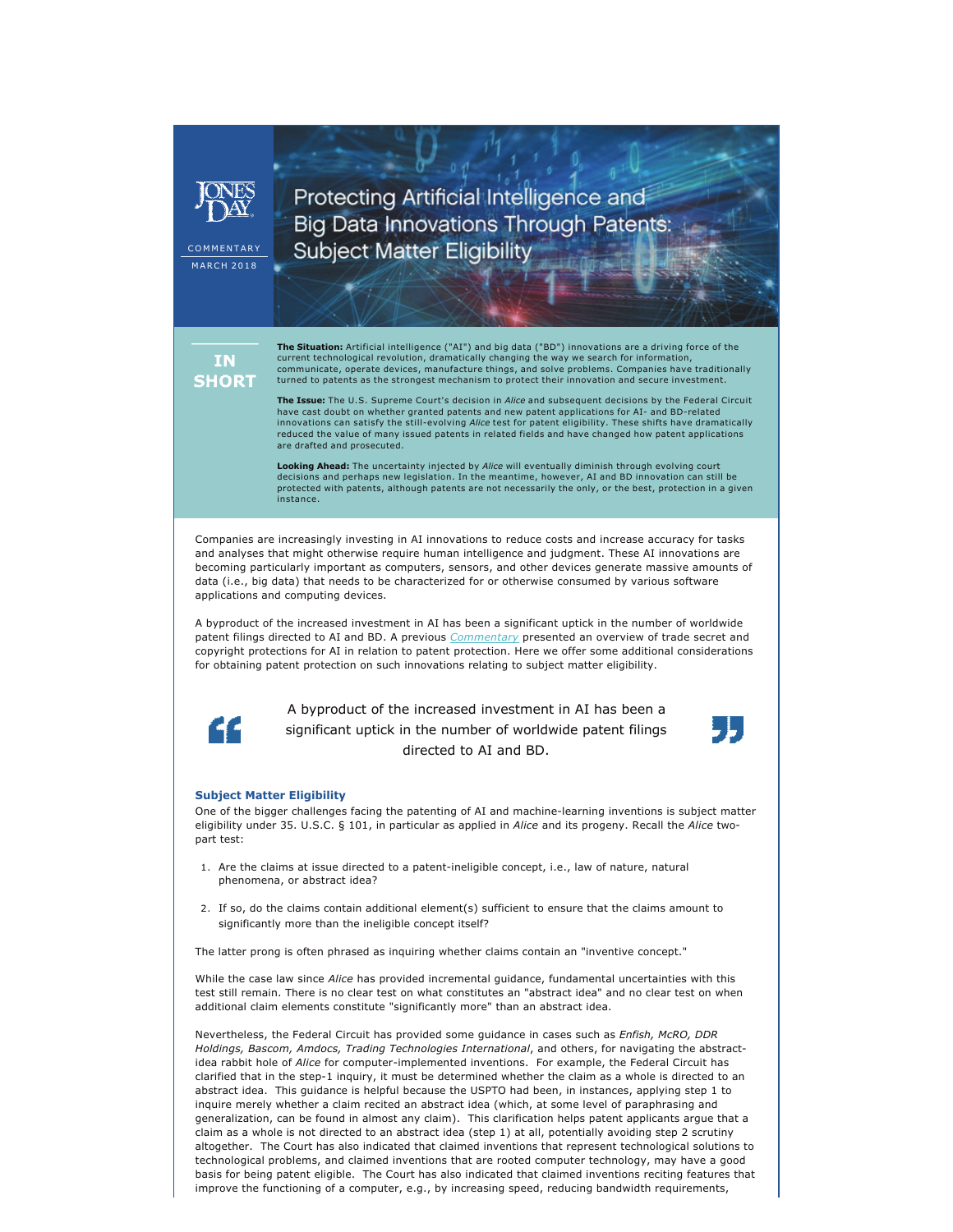reducing storage requirements, and claims that recite graphical-user-interface ("GUI") features with associated functionality, may be well positioned for patent eligibility.

Of course, taking advantage of Court's guidance requires execution in claim drafting. Claims in AI and BD-related technologies generally are evaluated by the USPTO or courts without giving much, if any, weight to mere recitation of the processing system and memory of a general purpose computer and mere recitation of garden variety post-solution activity such as storing, displaying or printing results. Rather, the focus is on what else the claims recite. Claims that otherwise recite features or steps using too much breadth or non-technical language can fail subject matter eligibility by reading on mental acts that could be carried out wholly in one's head or on paper-and-pencil type calculations, both of which may be considered by the USPTO and courts as nothing more than abstract ideas. Taking the guidance as whole, there are strategies that can be applied in drafting claims and specifications to best position the claims for subject matter eligibility, which must be balanced, of course, against the desired breadth of claim scope. For example:

- Consider describing in the specification how the claimed invention presents a technological solution to a technological problem (i.e., how the invention arises in a technological context);
- Consider describing in the specification how the invention improves the existing technology by describing flaws in the conventional technology and potential benefits of the invention, and by explaining how the key limitations of the claimed invention are absent in prior art or improve over those in the prior art;
- Consider using technical terminology in the claims (e.g., data signal, data structure, self-referential table, database, communication interface, network protocol, encoding, demodulating, etc.) so that there is enough technical substance in the claim to help avoid having the claim read on mental steps (even if the computer processor recited in the claim is ignored);
- Consider reciting in claims, where applicable, interactions with hardware even if certain hardware is not recited as a positive limitation of the claim, (e.g., "receiving and processing a data signal from a transceiver…");
- Consider reciting in claims, where applicable, how data or signals may be transformed into a new state (the latter two points reflect leveraging the "machine or transformation test," which is not itself the test for subject matter eligibility but may be viewed by courts or the USPTO as informative about subject matter eligibility);
- Understand that garden-variety, post-solution activities recited in a claim, such as displaying, printing, or storing a result, may be given little or no weight in patent eligibility evaluation;
- Consider reciting in claims GUI features and associated interactive functionality if applicable;
- Consider reciting in claims limitations that may be particularly indicative of AI or machine learning, such as an iteration process to improve a calculated result, training and updating (optimizing) a computer model based on ongoing data gathering and analysis, more efficient techniques for extracting variables, more efficient techniques for training models, etc.;
- Consider clearly reciting in claims express manipulation and control of functional aspects and hardware components/equipment of real-world processes and systems using output of AI models (e.g., manufacturing processes and equipment, medical treatments, communications processes and systems, logistics systems and hardware, interactive smart phone apps, etc.).

### **Conclusion**

AI and BD inventions can be effectively and concurrently protected via patents, trade secrets, and copyrights, as well as by means of contractual arrangements. Notwithstanding such variety of protection mechanisms, patents remain an essential part of an overall IP strategy for innovation-oriented companies. Given uncertainties over patent eligibility and validity, careful attention must be heeded to optimally capture the value of AI and BD innovations for both defensive and offensive purposes.

# **THREE KEY TAKEAWAYS**

- **1.** Emphasize in application drafting that the claimed invention provides a technical solution to a technological problem.
- **2.** Use sufficient technical terminology including interaction with other hardware devices where applicable, in an effort to avoid having the invention interpreted as merely executing on a general purpose computer what might otherwise be considered merely mental steps or conventional ways of organizing human activities.
- **3.** Cover in the claims technical innovations relating to training and generation of models, extraction of data, types of utilized models, machine learning for updating and optimizing, and how the outputs of such models are used or otherwise consumed for real-world impact on other systems or in decision making.

## **AUTHORS**



[Douglas H. Pearson](http://www.jonesday.com/dhpearson/) Washington



[Ognian V. Shentov](http://www.jonesday.com/ovshentov/) New York



[Carl A. Kukkonen](http://www.jonesday.com/ckukkonen/) San Diego / Silicon Valley

## **[ALL CONTACTS >>>](https://jonesday-ecommunications.com/234/2198/downloads/subject-matter-eligibility-contacts.pdf)**